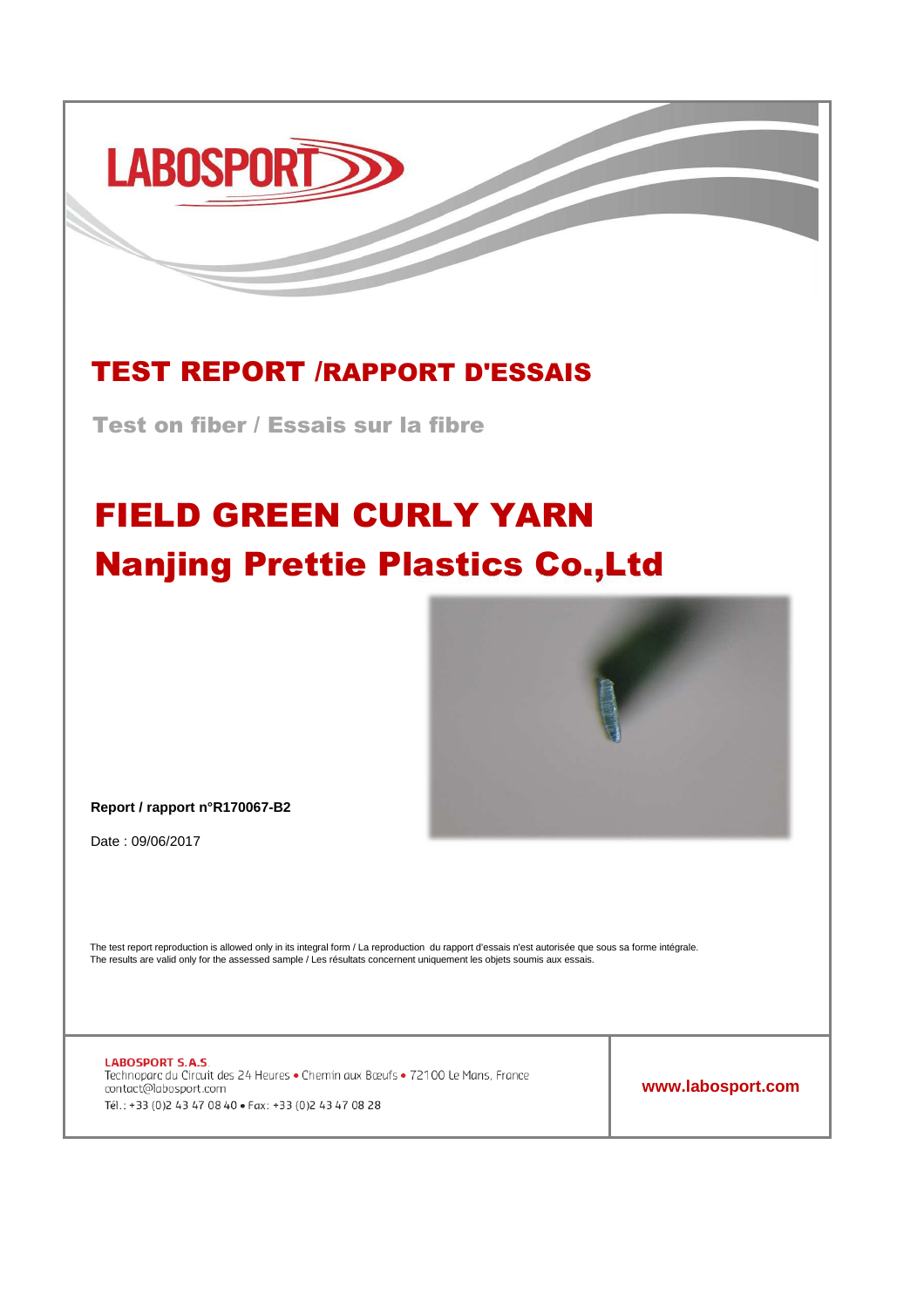

#### 1 - IDENTIFICATION / IDENTIFICATION

**Information provided by the supplier / Caractéristiques fournies par le fabricant** 

| <b>Company / Société</b> | Nanjing Prettie Plastics Co., Ltd |
|--------------------------|-----------------------------------|
| <b>Address</b> / Adresse | China                             |

#### **Specimen information /** Information concernant l'échantillon

| Date of order<br>Date de commande              | 13/01/2017                              |
|------------------------------------------------|-----------------------------------------|
| Specimen taken by<br>Echantillons prélevés par | Nanjing Prettie Plastics Co., Ltd       |
| Date of reception<br>Date de réception         | 16/01/2017                              |
| Date of tests<br>Date des essais               | From / du 24/01/2017 to / au 29/05/2017 |

| <b>Commercial name</b><br>Nom commercial     | FIELD GREEN CURLY YARN |  |  |
|----------------------------------------------|------------------------|--|--|
| Type<br>Type                                 | Monofilament           |  |  |
| <b>Receipt number</b><br>Numéro de réception | 020946                 |  |  |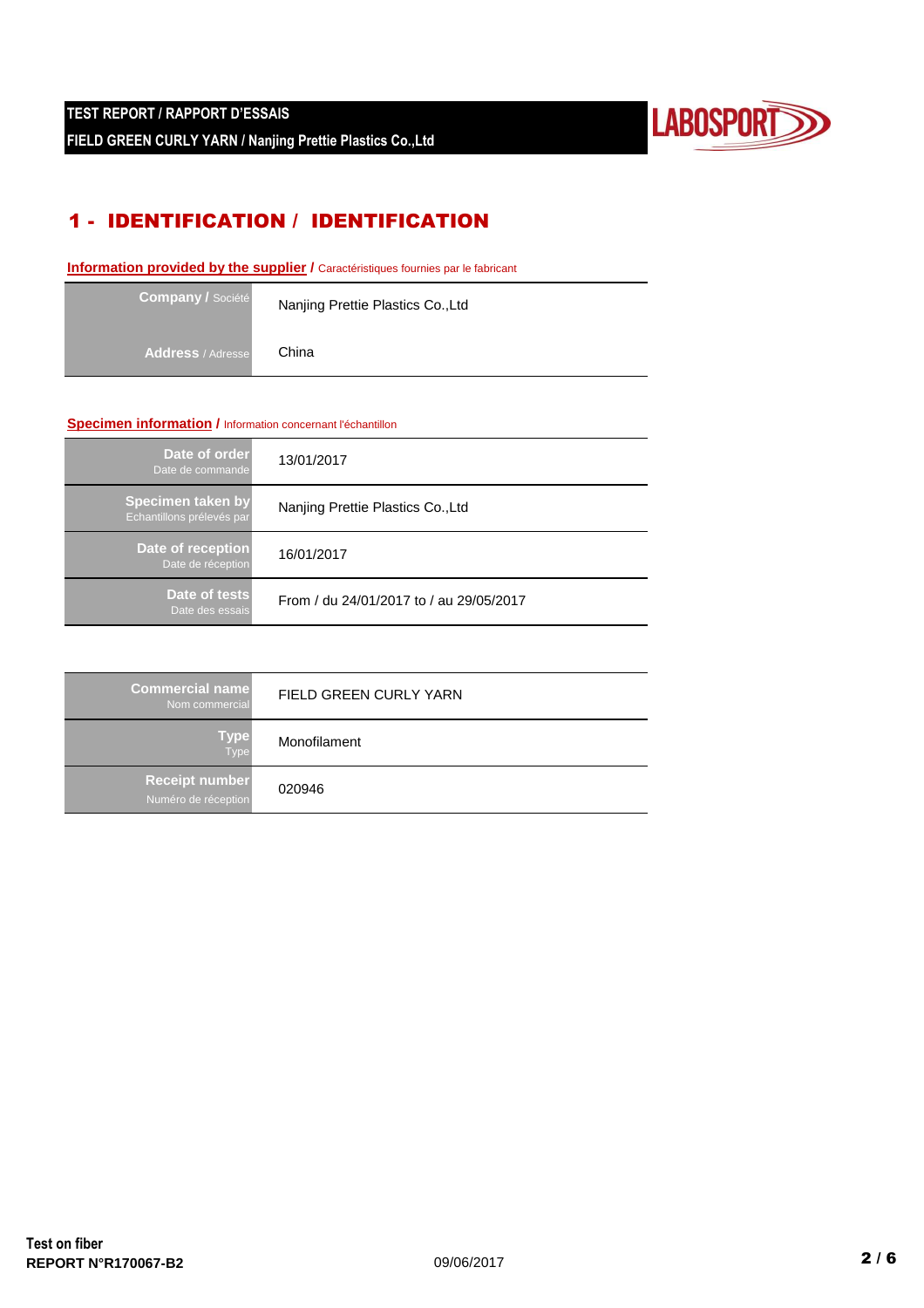

**FIELD GREEN CURLY YARN / Nanjing Prettie Plastics Co.,Ltd**

#### 2 - TEST RESULTS / RESULTATS DES ESSAIS

#### Pile yarn characterisation / Caractéristique de la fibre

| <b>Parameters</b><br><b>Eléments</b>                                  | <b>Units</b><br><b>Unités</b> | <b>Test method</b><br>Méthodes d'essais   | <b>Result</b><br>Résultat                             |
|-----------------------------------------------------------------------|-------------------------------|-------------------------------------------|-------------------------------------------------------|
| Pile yarn characterisation (DSC)<br>Composition de la fibre (DSC)     | $(\cdot)$                     | FIFA Test method 25<br>ISO 11357-3        | PP (164.72°C)                                         |
| Fiber color<br>Couleur de la fibre                                    | $(\cdot)$                     | internal method<br>méthode interne        | Green / vert, RAL: 6011                               |
| Pile yarn profile and dimensions /<br>Forme de la fibre et dimensions | $(\mu m)$                     | FIFA Test method 25<br>FIH Test method C7 | See photos below<br>Voir les photographies ci-dessous |
| Pile dtex<br>Poids de fil                                             | (dtex)                        | FIFA Test method 23                       | 556                                                   |

Remark / Remarque : According to the FIH, the colour of the pile shall be green or blue (RAL:5002 or RAL:5005) and other approved colours by FIH. Pour le référentiel FIH, la couleur de la fibre doit être verte ou bleue (RAL : 5002 ou RAL : 5005). D'autres couleurs peuvent d'être autorisées par le FIH.

> **Pile yarn profile and dimensions / Forme de la fibre et dimensions**

| <b>Cross Section</b>                                                                                                           | <b>Width Side A</b>                                                                                           | <b>Width Side B</b>                                                                                               |
|--------------------------------------------------------------------------------------------------------------------------------|---------------------------------------------------------------------------------------------------------------|-------------------------------------------------------------------------------------------------------------------|
| Vue de profil                                                                                                                  | Largeur face A                                                                                                | Largeur face B                                                                                                    |
| 1280x1024 2017/05/24 09:02:17 unité: um Magnification: 205x pas d'étalonnage<br>DL0<br>L=126 um<br>DL1<br>L=594 um<br>200.0 um | 18 1280x1024 2017/05/24 09:08:38 unite um Magnification: 50x pas d'étalonnage<br>DL0<br>L=675 um<br>1000.0 um | 1280x1024 2017/05/24 09:07:56<br>um Mannification: 50x nas d'Atalonnan<br><b>DLO</b><br>$L = 538$ um<br>1000.0 um |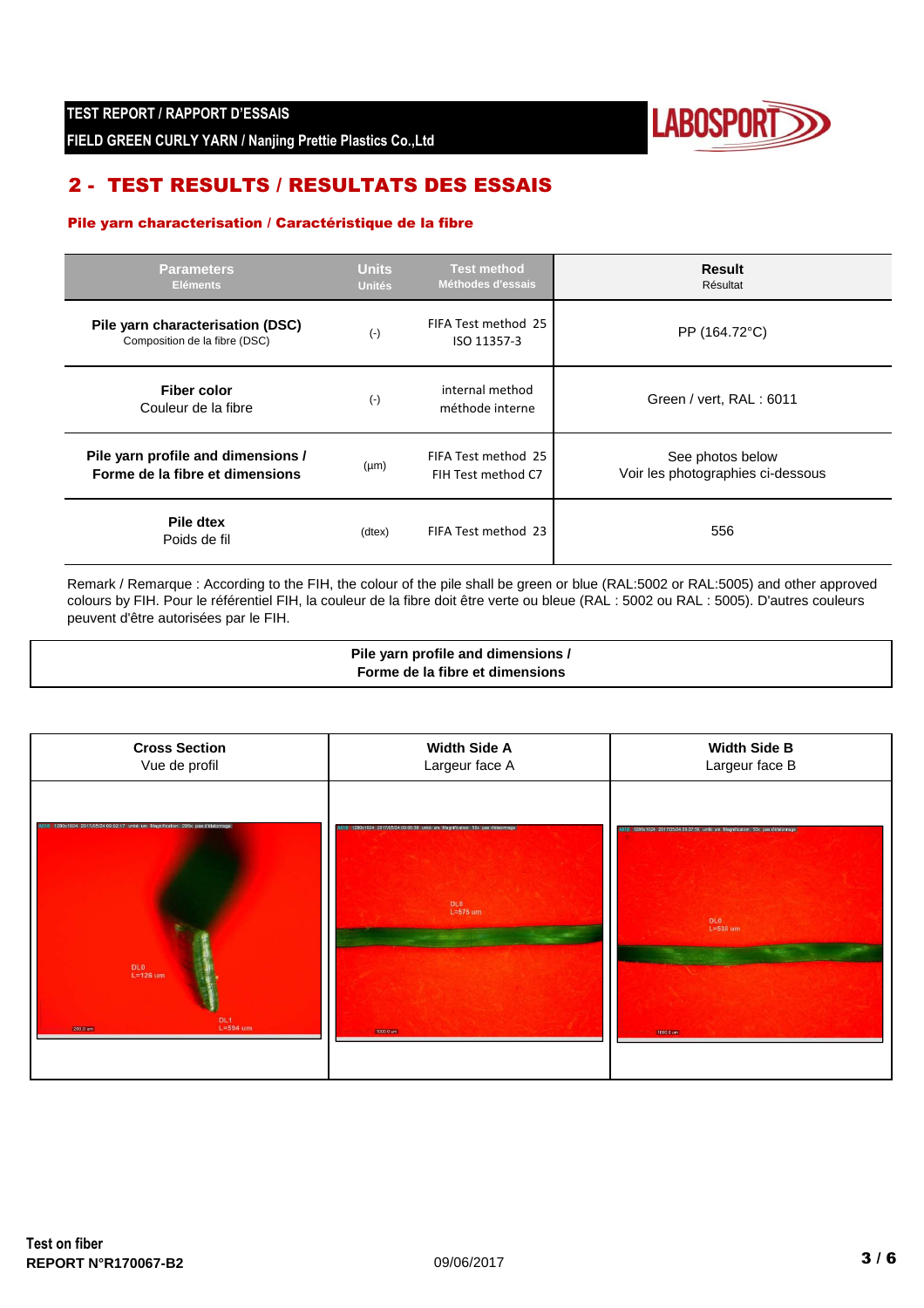#### **TEST REPORT / RAPPORT D'ESSAIS**

**FIELD GREEN CURLY YARN / Nanjing Prettie Plastics Co.,Ltd**



#### UVA (340 nm) ageing 4896 Kj / Vieillissement aux UVA

**Test method /** Norme d'essai : EN 14836

| Parameters                                                              | <b>Units</b>       | <b>Test method</b><br>Méthodes | <b>New</b><br>fiber<br>Fibre neuve | <b>UVA</b><br>$(340 \; \text{nm})$<br>ageing | Variation (%) | <b>Requirements</b>      |           |
|-------------------------------------------------------------------------|--------------------|--------------------------------|------------------------------------|----------------------------------------------|---------------|--------------------------|-----------|
| <b>Eléments</b>                                                         | <b>Unités</b>      | d'essais                       |                                    |                                              |               | <b>FIFA 2012</b>         | FIH 2014  |
|                                                                         | $(\textnormal{-})$ |                                | 6011                               | 7003                                         | identical     | $\overline{\phantom{0}}$ |           |
| <b>RAL Classic</b>                                                      |                    |                                | $\Delta E = 4.36$                  | $\Delta E = 4.99$                            |               | $\overline{\phantom{0}}$ |           |
|                                                                         |                    | internal method                | 6003                               | 6003                                         |               |                          | identical |
|                                                                         |                    | méthode interne                | $\Delta E = 5.04$                  | $\Delta E = 5.02$                            |               |                          |           |
|                                                                         |                    |                                | 6013                               | 6011                                         |               | $\overline{\phantom{0}}$ |           |
|                                                                         |                    |                                | $\Delta E = 5.08$                  | $\Delta E = 5.04$                            |               | ۰                        |           |
| Color change - Grey scale<br>Changement de couleur - Echelle de<br>gris | $(-)$              | EN 20105-A02                   |                                    | 4                                            |               | $\geq$ 3                 | $\geq 3$  |
| <b>Maximum Tensile strength</b><br>Résistance maximum à la traction     | (N)<br>EN 13864    |                                | 8.3                                | 6.5                                          | 22%           |                          | $\geq 5$  |
|                                                                         |                    |                                |                                    |                                              |               | $\leq 50\%$              |           |

| <b>Fiber pictures</b><br>Images de la fibre |                                                   |  |  |  |
|---------------------------------------------|---------------------------------------------------|--|--|--|
| New fiber<br>Fibre neuve                    | <b>UVA fiber ageing</b><br>Fibre vieillie aux UVA |  |  |  |
|                                             |                                                   |  |  |  |
|                                             |                                                   |  |  |  |
|                                             |                                                   |  |  |  |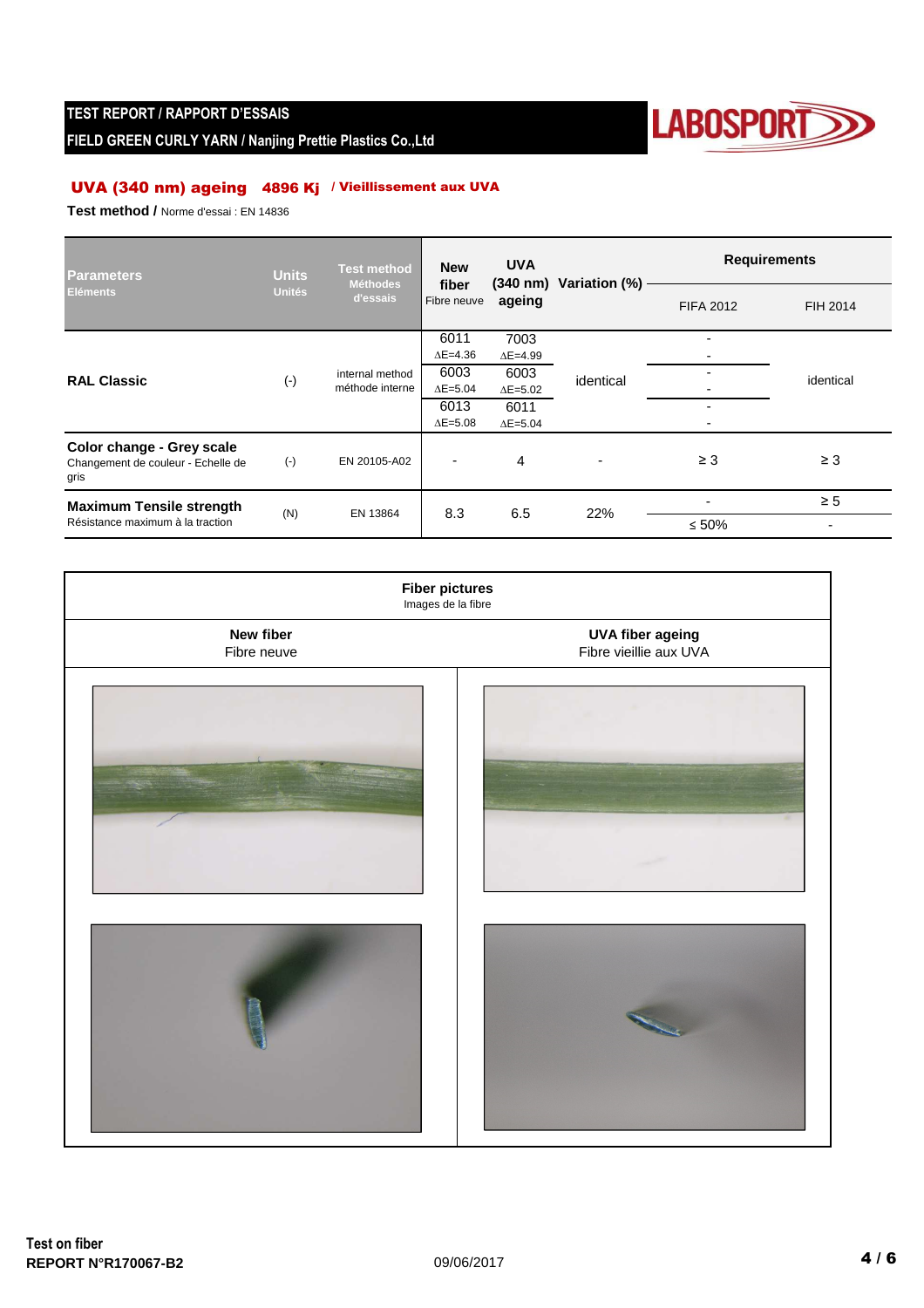#### **TEST REPORT / RAPPORT D'ESSAIS FIELD GREEN CURLY YARN / Nanjing Prettie Plastics Co.,Ltd**



#### FIBER / FIBRE (Pile yarn characterisation / Composition de la fibre (DSC))